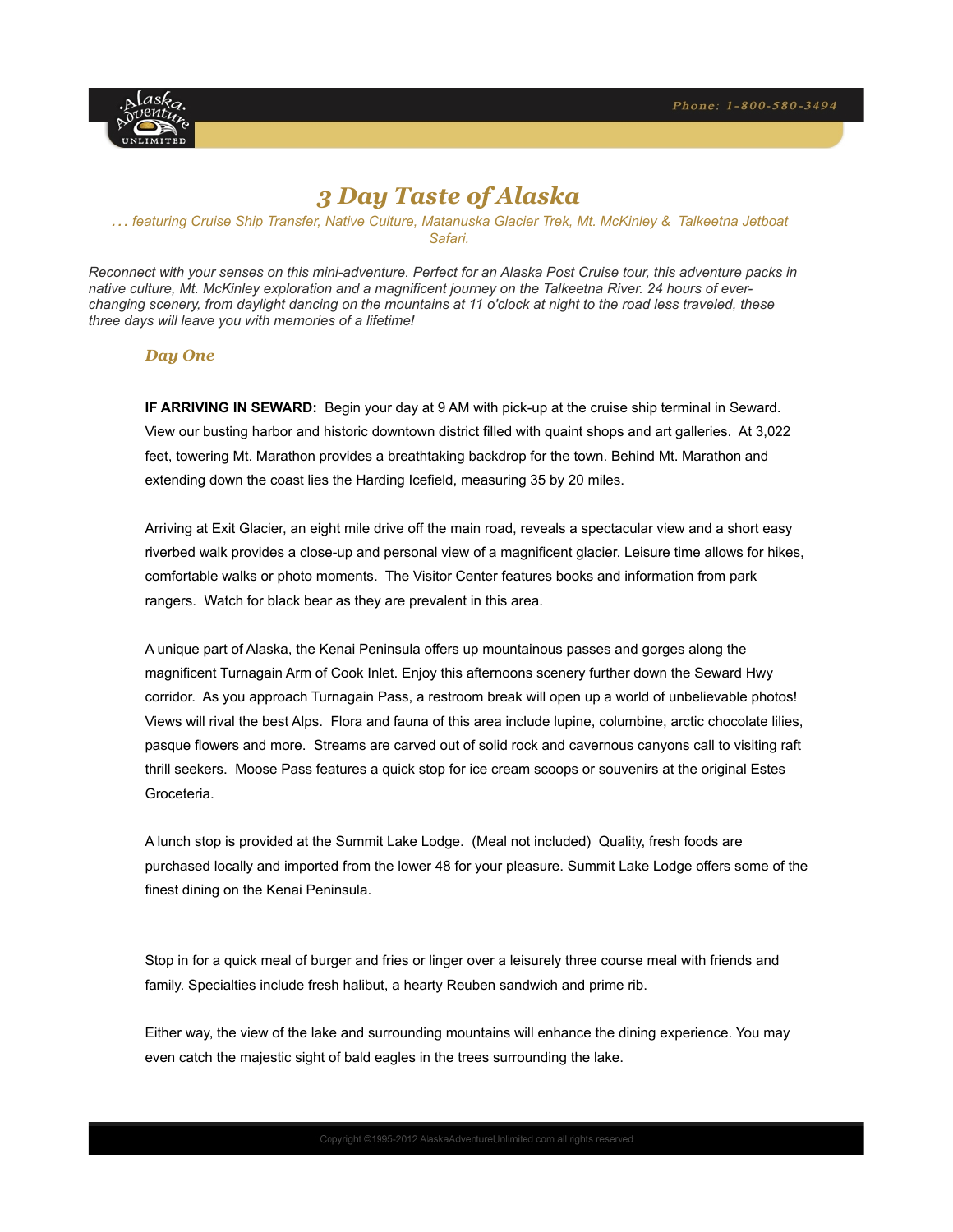

**IF ARRIVING IN WHITTIER:** Meet your Tour Director and traveling companions aboard the private luxury transport service. Upon boarding, begin your adventure with a ride through the Anton Anderson Memorial Tunnel, the longest tunnel in North America, 2.5 miles! It is the first tunnel designed for -40° F. and 150 mph winds. The tunnel is located fifty miles southeast of Anchorage near Portage Glacier, and connects the port city of Whittier on Prince William Sound to the Seward Highway and Southcentral Alaska. It opened to vehicle traffic on June 7, 2000 after extensive conversion from a World War II railroad tunnel.

Arrive at Portage glacier, leisure time offers a great area to view the icebergs in the lake as well as hanging glaciers that will keep your camera busy. Begich-Boggs Visitors Center offers an unique opportunity to learn about the Chugach National Forest, America's second largest national forest. Award-winning exhibits, educational presentations, the film "Voices from the Ice," information services, and an Alaska Natural History Association bookstore are available. Join a Forest Service Interpreter or go it alone on this short 1/4 mile loop trail located just outside our doors. Interpretive signs along the trail help paint the picture of Portage Glacier's retreat revealing a landscape full of new life. A stop to view salmon spawning depending on season.

Next, visit the Alaska Wildlife Conservation Center, opened to the public in 1993. It is located on 140 acres at the southern edge of Turnagain Arm and the entrance to Portage Valley. AWCC provides care and rehabilitation for injured and orphaned wildlife and to provide wildlife education and awareness. Animals that are unable to be released or survive in the wild are given refuge in the center's spacious habitats. Here people can safely get close, observe and photograph some of Alaska's largest land animals, including moose, bison, elk, deer, caribou, bears musk ox, small mammals and birds of prey.

Beluga Point provides a possible whale watch in July through September, as you travel along the beautiful Turnagain Arm of the Cook Inlet. This drive also provides a great backdrop for stunning photography. Windy Point provides the opportunity to watch for Dall sheep on the roadside cliffs. The salt licks here provide nourishment to the sheep. Potters Marsh is a state game refuge, is a very popular spot for bird watching from a boardwalk. This is a nesting area for waterfowl as well as arctic tern, Canada geese, swans, and ducks.

As you travel north through Anchorage, a city tour will acquaint you with the history and folklore of the region. Stopping at the Native Heritage Center, you will be exposed to many native cultures in one location. Learn the ways of the elders and watch as native dancers share their culture. Continue on to the Matanuska Valley, the farming belt of Alaska, with a visit of the native village of Eklutna. Enjoy the Russian Orthodox influenced Chapel and native influenced spirit houses, sharing their cultural traditions. Continuing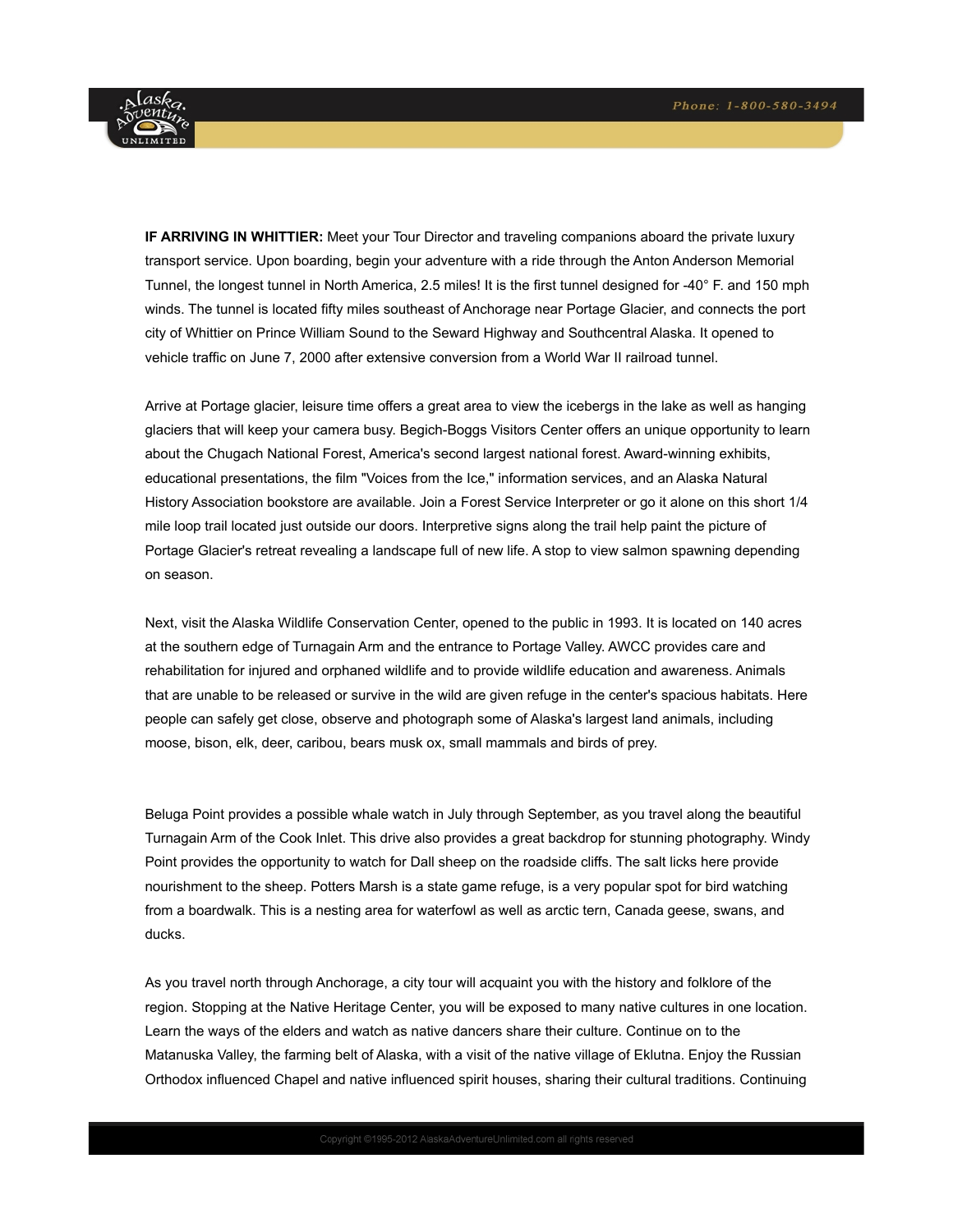

north, we will pass the Palmer Hay Flats, and the Knik Arm of the Cook Inlet. This tundra area is home to wildlife and several species of birds. Arriving in Wasilla, enjoy comfortable accommodations adding a remote feel to your adventure and all the comforts & conveniences of home. This evening, a dinner stop is provided at one of Wasilla's finest restaurants with exceptional views.

#### *Day Two*

**TALKEETNA:** Today will present a highlight of your adventure. Rise & Shine to visit the home of the Iditarod. Race Headquarters expose you to the lure of the dog sleds of the past. Meet an Iditarod musher and dog team and share in the thrill of the race, as you take a ride on a summer dog sled ride around a quarter acre track. Next you will view inland scenery as you continue on to Talkeetna, a local town sporting the most photographed scenes in our state, including the towering peaks of Mt. McKinley or Denali & the Alaska mountain range. Only 1 ½ hours north, this town is a hub of international mountain climbers. Here you will have the day to visit the local town folks, stop in the shoppes, visit local museums or choose from an array of activities. Today's adventure includes a riverboat trip as follows:

**2-Hour Riverboat Adventure:** Your exciting trip will begin aboard the fifty-one passenger "Talkeetna Queen" as it whisks you into the heart of the wilderness in comfort. This is the most technologically advanced river jetboat in Alaska designed to safely navigate rivers that were previously inaccessible. It is glass-domed, environmentally controlled, and has an onboard restroom for your comfort. Upon arriving at our Safari sight you will take a 1/4 mile leisurely nature walk. You will visit an authentic trapper's cabin and view how trappers lived in "Bush" Alaska at the turn of the century. Your experienced guide will display raw furs from the local area and demonstrate trapping methods. Naturalists will acquaint you with the wildflowers and plants that grow in abundance along the river system and you will learn about the edible plants that were used by the Native Indians for cooking and medicines. As you travel ten miles of river you will have opportunities to view nesting bald eagles, beaver activity, and moose and you just might see black bear and grizzly bear roaming the shore. Wildlife, folklore, artifacts and a panoramic view of Denali in the Alaska Range combine to make this an unforgettable Alaskan river adventure.

**You can also choose to upgrade today's adventure and choose to flight see over Mt. McKinley with a glacier landing (upgrade \$\$ required.) Ask your Tour Coordinator for details. Description below.** 

**Denali Flightseeing & Glacier Landing:** This magnificent flight takes you within six miles of Mt. McKinley's summit. As your flight departs Talkeetna, you begin to see how the last ice age has shaped the land. Moments later you enter a world of rugged high mountain peaks and wide glacier filled valleys. Listen as your pilot describes the natural wonders of Denali National Park. See the Sheldon Amphitheater, beautiful Ruth Glacier, and the Great Gorge (the world's deepest - almost 2 miles from top to bottom). "No visit is complete without this experience!" Land on the Sheldon Amphitheater glacier beneath Mt. McKinley.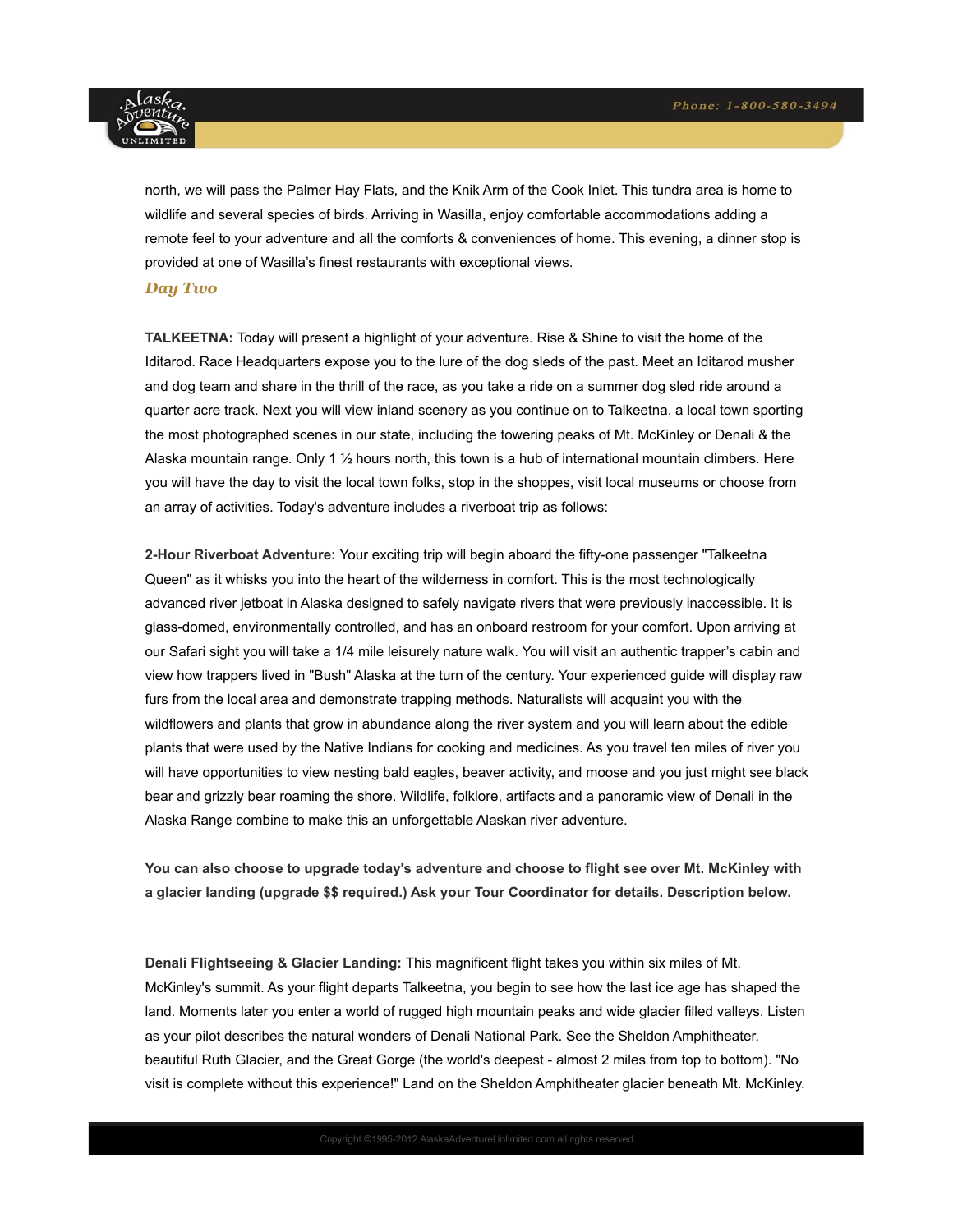

The aircraft are equipped with skis, floats, and voice activated headphones. Passengers, each with comfortable window seats, enjoy narration by an experienced pilot-guide highlighting points of interest including geology, wildlife, and history. Flight time is 1.5 hrs and includes a glacier landing. Upgrades for longer flights can be purchased. This evening enjoy infamous salmon or halibut at a Lakeview Inn in Wasilla. Overnight in Chalet lodging. **(B)**

#### *Day Three*

**CHICKALOON:** This morning, begin your day with a restful continental breakfast. Next, join your travel companions on one of the most scenic drives in the state. As we head north to Chickaloon, the Knik Glacier reveals its full glory. The Matanuska River winds its way north beside us, cutting a cavern of beauty through the Matanuska Valley. A scenic view stop will take your breath away! Upon arriving at the Matanuska Glacier, you will stop for Dall sheep viewing in the area. Provided are binoculars as well as a high-powered spotting scope to ensure great views of the large curled sheep.

In the afternoon, it's off to Sheep Mountain Lodge, for a bite to eat. Sheep Mountain Lodge offers spectacular homemade soups, triple berry pie, and try their glacier cookies drizzled in chocolate syrup!! This area is also a famous viewing area for Dall sheep. So keep your cameras handy.

After a stop for a hearty lunch, discover the true beauty of glaciers up close. Ice cramp-ons and walking sticks are your first step to enjoying your glacier trek adventure. You'll experience glacier walking as well as the natural history of the Matanuska Glacier. Enjoy the splendor of the "frozen river" as you walk out to a scenic lake hidden under the face of an ice fall. No experience is necessary to join in the fun; however, the terrain presents shale rocks, muddy silt, slippery ice, and small ice fissures. Intermittently placed picnic benches allow guests to choose their own participation level. Great photo ops from all picnic benches.

For guests who would like an even more invigorating activity, you can upgrade to a whitewater raft trip down the Matanuska River past Lion's Head canyon. This tour is available for a \$ upgrade. Ask your Tour Coordinator for details.

Every adventure eventually draws to a close, so here is where we wish you a safe flight home, as we provide your transfers to the Anchorage airport. (If you would like to extend your land tour, we can take you to a local hotel of your choice. This is the perfect Alaska Post Cruise land tour. Take a look at our 4 Day Taste of Alaska as a Pre Cruise land package. **(B)**

## **Available for groups of 6 or more.**

\*Rates include all accommodations, transportation, all activities including flightseeing, rafting, jet boats, etc. (unless stated as optional), and complimentary beverages onboard. Rates do not include some meals, gratuities, tax, or alcoholic beverages. Itinerary is subject to change at the discretion of the escort due to weather, road maintenance & time factors.. Single supplement is \$299 pp. 50% Deposit is due at time of booking. 100% Final Payment is due Feb 15th of the year of travel. Cancellations will incur a 100% penalty after deposit payment date. Travel insurance is available Ask your agent for details.

*Travel Insurance*: If you become ill or injured prior to or during one of our adventures, we will do everything we can to help,